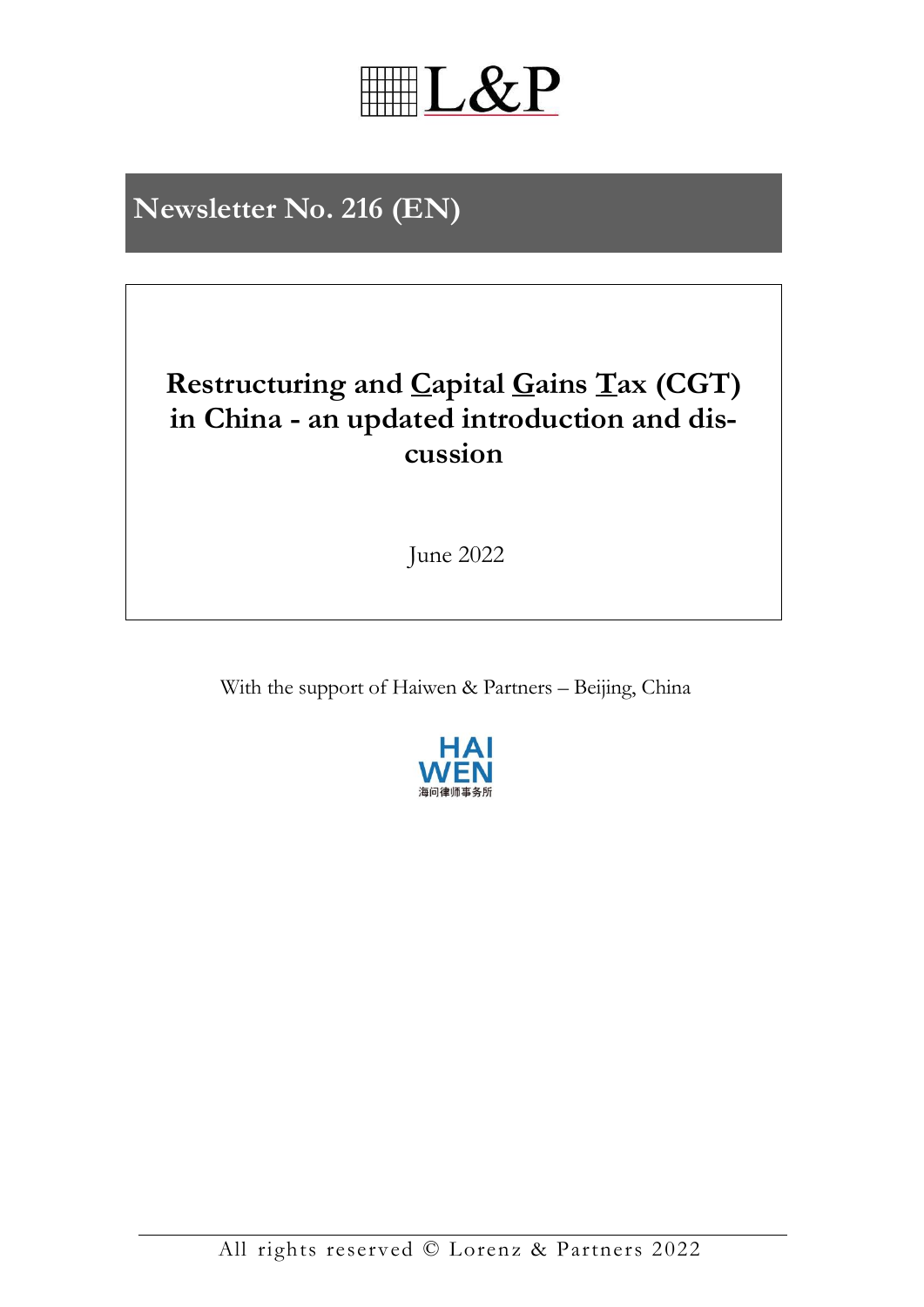# Table of content

| 1. |                                                                                                                                                                                |
|----|--------------------------------------------------------------------------------------------------------------------------------------------------------------------------------|
| 2. |                                                                                                                                                                                |
| 3. | Identification of latent risks related to the restructuring of a Chinese company 3                                                                                             |
| 4. | Tax rules on indirect transfers of Chinese investments and exemptions referring to CGT in                                                                                      |
| 5. |                                                                                                                                                                                |
| 6. | Identification of a bona fide commercial purpose for Indirect Transfers of Chinese Taxable                                                                                     |
| 7. |                                                                                                                                                                                |
| 8. | Safe harbour rules for internal reorganizations for Indirect Transfers of Chinese Taxable                                                                                      |
| 9. |                                                                                                                                                                                |
|    | 10. Chinese court case on the topic "Offshore Merger by Absorption" (Shandong Case)<br>involving "direct transfer of equity shares in a Chinese company" and our observation11 |
|    |                                                                                                                                                                                |

| ©Lorenz & Partners | June 2022            | Page 2 of 14                    |
|--------------------|----------------------|---------------------------------|
|                    | Tel.: $+85225281433$ | Email: info@lorenz-partners.com |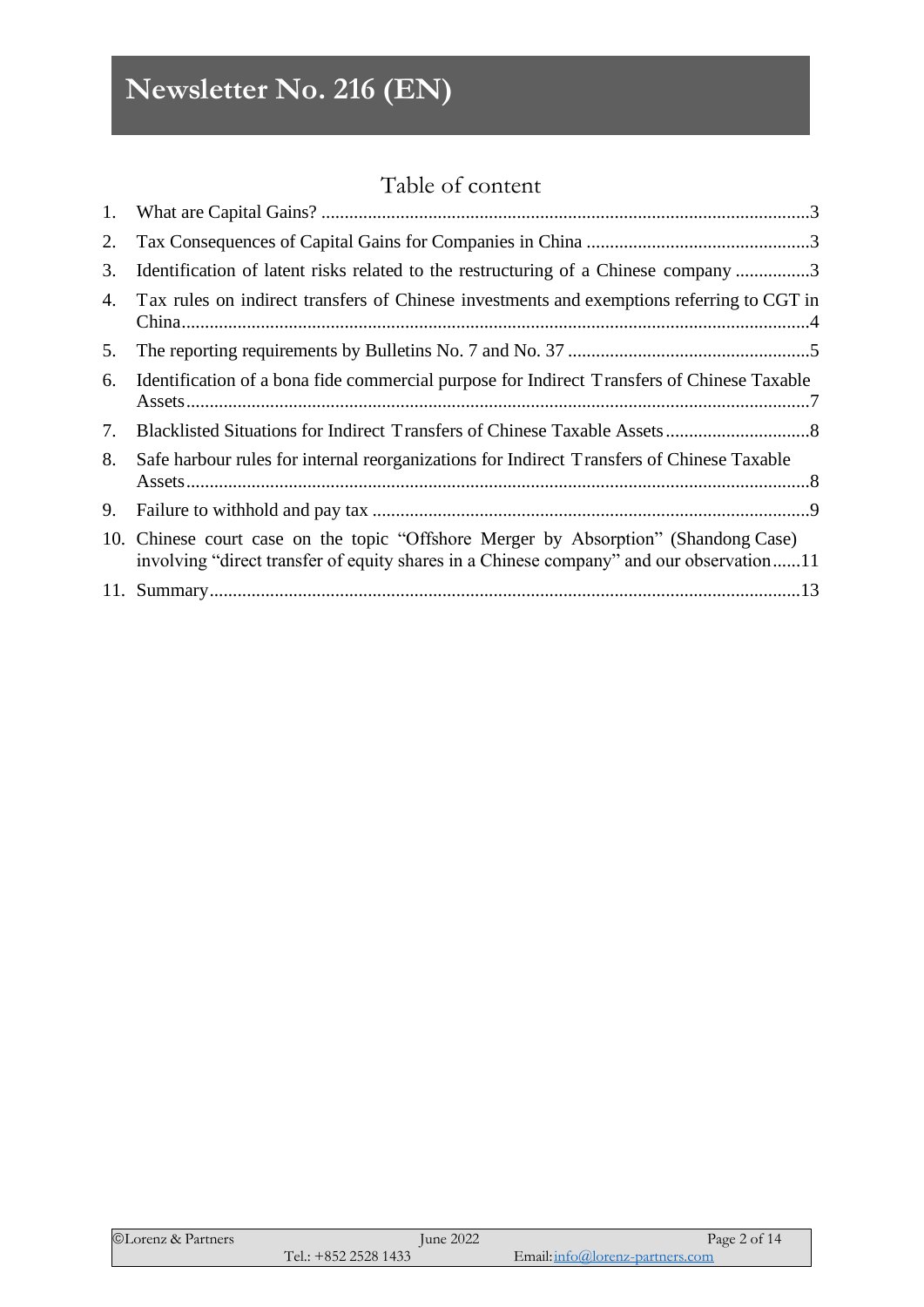Although Lorenz & Partners always pays great attention on updating information provided in newsletters and brochures, we cannot take any responsibility for the completeness, correctness or quality of the information provided. None of the information contained in this newsletter is meant to replace a personal consultation with a qualified lawyer. Liability claims regarding damage caused by the use or disuse of any information provided, including any kind of information which is incomplete or incorrect, will therefore be rejected, if not generated deliberately or grossly negligent. Besides, Haiwen & Partners holds the same position as presented by Lorenz & Partners above.

# <span id="page-2-0"></span>**1. What are Capital Gains?**

Capital gains are the (unrealized or realized) increase in value of a capital asset exceeding the initial investment (or purchase price). The gain is not realized until the asset is sold (or any other remuneration received). A capital gain may result from a short-term (one year or less) or long-term (more than one year) investments and may be subject to income taxes.

While capital gains are generally associated with shares or [funds](https://www.investopedia.com/terms/f/fund.asp) due to their inherent price volatility, a capital gain can occur on any share or any asset that is sold/transferred for a price higher than the original investment[/purchase](https://www.investopedia.com/terms/p/purchaseprice.asp) price. Realized capital gains or losses occur when an asset is actually sold or transferred. Realized capital gains may trigger a taxable event. Unrealized gains and losses, sometimes referred to as paper gains or losses, reflect an increase or decrease in an investment's value and this may trigger a taxable event as well. A [capital](https://www.investopedia.com/terms/c/capitalloss.asp) loss is incurred when there is a decrease in the capital asset's value compared to the asset's purchase price. Under certain circumstances, such tax losses can be used and offset against taxable profits

### <span id="page-2-1"></span>**2. Tax Consequences of Capital Gains for Companies in China**

There is no separate or specific CGT in China for enterprises. Capital gains (and losses) of companies generally are combined with operating profits and usually taxed at the normal Enterprise Income Tax (EIT) rate of 25  $\%$ , unless a reduced EIT rate (e.g. 20%, 15%) applies to qualified enterprises under qualified circumstances. The taxable income of a Chinese enterprise generally includes operating profits, capital gains and passive income, such as interest, royalties and rents. Dividends received from a foreign entity must be included in the taxable income of a Chinese company as well. In this connection, foreign tax credit is allowed, which includes direct foreign tax credit and qualified indirect foreign tax credit.

# <span id="page-2-2"></span>**3. Identification of latent risks related to the restructuring of a Chinese company**

The ownership of a Chinese subsidiary by a non-resident company is often organized through an intermediary holding company in a third country/region. (such as Hong Kong, Singapore, Switzerland etc.) These ownership structures can provide tax advantages and easier management control and other synchronisation effects.

| ©Lorenz & Partners | June 2022            | Page 3 of 14                      |
|--------------------|----------------------|-----------------------------------|
|                    | Tel.: $+85225281433$ | Email: $info@lorenz-partners.com$ |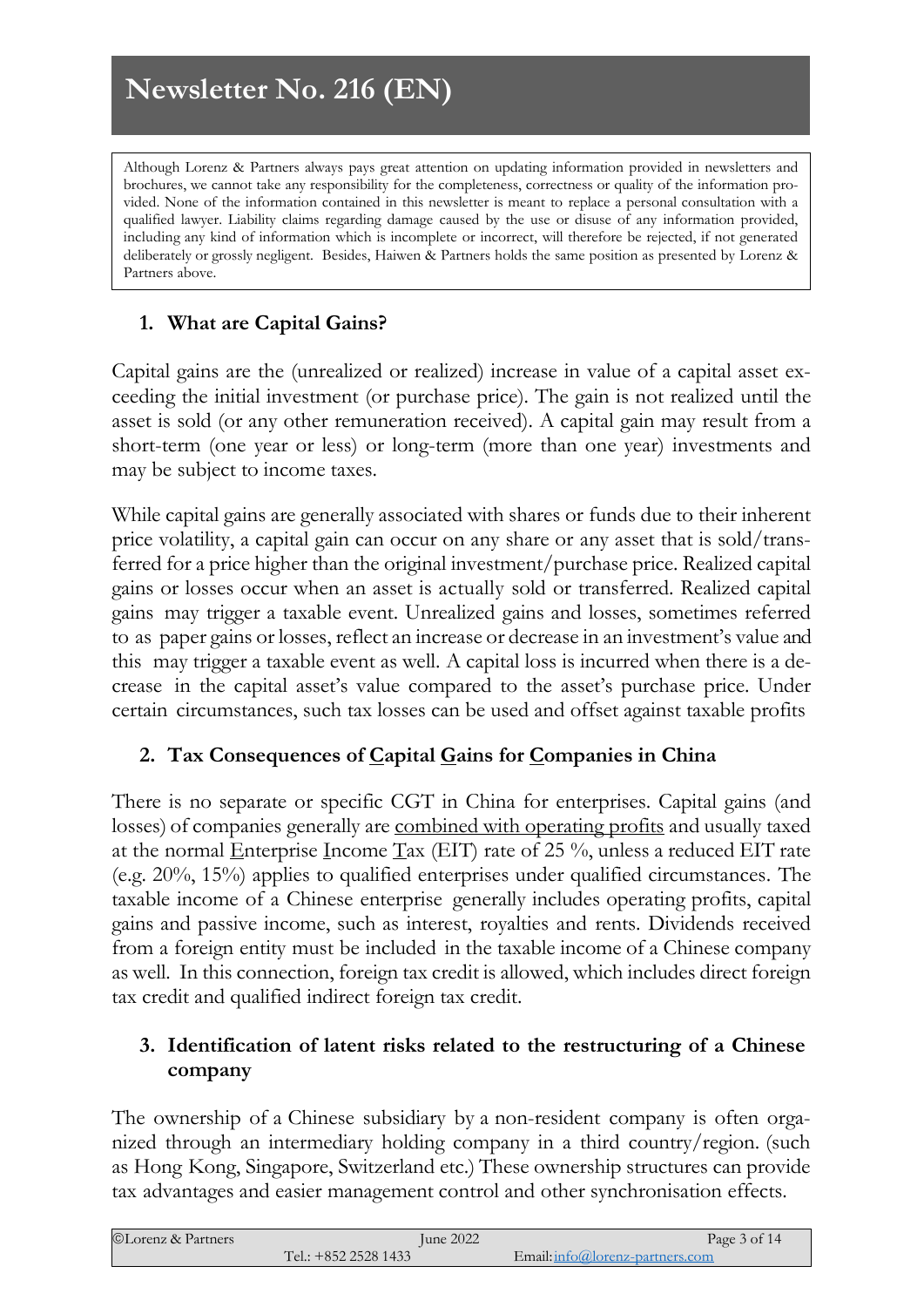Usually the profit is generated in the jurisdiction where the holding company is located or registered. Nevertheless, some jurisdictions apply capital gains tax in the country/region where the **asset is registered or domiciled**. Many agreements *for the avoidance of double taxation on income and the prevention of fiscal evasion with respect to taxes on income and on capital* ("DTA") can allow the resident state/region of the company which is being sold (the asset) to tax this transaction as well.

For example, the DTA China-Germany states in Art. 13 (5):

*Gains derived by a resident of a Contracting State from the alienation of shares (…) of a company which is a resident of the other Contracting State may be taxed in that other Contracting State if the first-mentioned resident, at any time during the 12-month period preceding the alienation has owned, directly or indirectly, at least 25 per cent of the shares of that company.*

Similar regulations are contained in the DTAs with Singapore and Hong Kong.

In principle, China uses this right and taxes the sale of shares of a Chinese company by a foreign parent holding company at a rate of 10%. Chinese tax authorities also generally tax capital gains received by selling de facto a Chinese subsidiary by an indirect transfer, even if the transfer is only due to an internal restructuring and no money is received and no share price is paid in cash, unless safe harbour rules could be met.

Therefore, even internal corporate restructurings can trigger a negative tax impact.

However, there are some exceptions, which we would like to discuss based on the current legal regulations.

### <span id="page-3-0"></span>**4. Tax rules on indirect transfers of Chinese investments and exemptions referring to CGT in China**

The <u>State Administration of Taxation</u> (SAT) issued Circular No. 698 in 2009. Then the SAT issued Bulletin [2015] No. 7 in February 2015 and Bulletin [2017] No. 37 in October 2017.

Bulletin [2015] No. 7 abolished certain provisions in Circular No. 698 and provides more comprehensive guidelines on several issues when an indirect transfer by a nonresident enterprise becomes taxable in China. Bulletin [2017] No. 37 abolished the remaining parts of Circular No. 698 and certain term in Bulletin [2015] No. 7. In Bulletin [2015] No. 7 the term "**Chinese Taxable Assets**" appears for the first time. A non-resident enterprise that is transferring shares in its offshore holding company that directly or indirectly holds equity interests in a Chinese enterprise (Chinese Taxable Assets) may become subject to Chinese tax on any capital gains from the transfer.

| ©Lorenz & Partners | <b>June 2022</b>     | Page 4 of 14                     |
|--------------------|----------------------|----------------------------------|
|                    | Tel.: $+85225281433$ | $Email:info@lorenz-partners.com$ |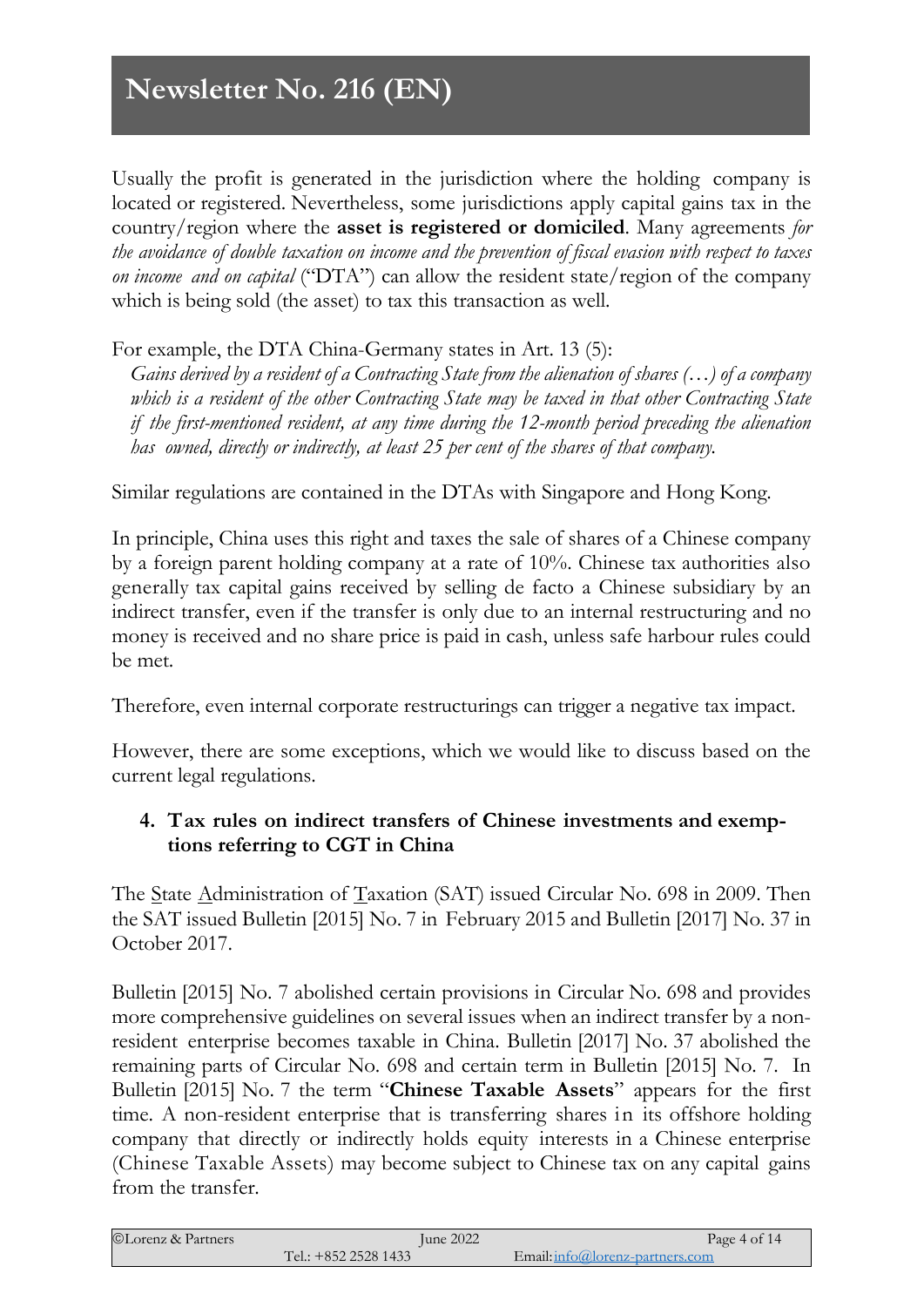The prerequisite is that the holding company owns (directly or indirectly) shares in a Chinese subsidiary and the transaction is **classified as not havinga bona fide** commercial purpose and therefore the tax authority may re-characterize the indirect transfer as a direct transfer of a Chinese enterprise/company.

However, Article 5 of Bulletin [2015] No. 7 specifies two situations/exemptions which create safe harbour rules:

### ➢ **Normal trading of listed shares**

Where a non-resident enterprise derives income from an indirect transfer of Chinese Taxable Assets by acquiring AND selling shares in an offshore public listed enterprise on a public market, such capital gains are not taxed in China.

# ➢ **DTA or tax treaty exemption/exception**

Where there is an indirect transfer of Chinese Taxable Assets, the income from the transfer will be exempt from EIT in China, if the applicable DTA or similar arrangement obliges China to exempt EIT under the case where the transferor would directly hold and sell the Chinese Taxable Assets.

Generally speaking, the exemption policy for the normal trading of listed shares are followed by the PRC tax authorities. In certain cases, if the acquiring of the listed shares is done via a block-trading approach (a block trade is an order for the sale or purchase of a large number of securities) and if the selling of shares is done in a going-private approach, certain tax authorities may aggressively challenge the "bona fide commercial purpose" of such transactions. In this connection, proper supporting documents and professional negotiation approach with the tax authorities are advisable.

With respect to the tax treaty exemption, we do see that in practice, certain cases enjoyed such exemption treatment. Upon properly preparing and submitting filing package with supporting documents, the tax preferential treatment is granted. Under the current administrative rules, after enjoying the tax treaty benefits, the tax authorities may require additional documents/information on a random-review basis, focusing on the cases with significant amount of exempted EIT.

# <span id="page-4-0"></span>**5. The reporting requirements by Bulletins No. 7 and No. 37**

The materials/information reporting requirement has been changed **from mandatory** under certain circumstances under Circular No. 698 **to voluntary** under Bulletin [2015] No. 7. However, the tax reporting and payment (withholding) obligation is (still) **mandatory** under Bulletin [2015] No. 7 if the **Blacklisted Situations** are met (please see Section 7 for the discussion of the Blacklisted Situations for Indirect Transfers of Chinese Taxable Assets for reference).

| ©Lorenz & Partners | June 2022              |                                 | Page 5 of 14 |
|--------------------|------------------------|---------------------------------|--------------|
|                    | Tel.: $+852$ 2528 1433 | Email: info@lorenz-partners.com |              |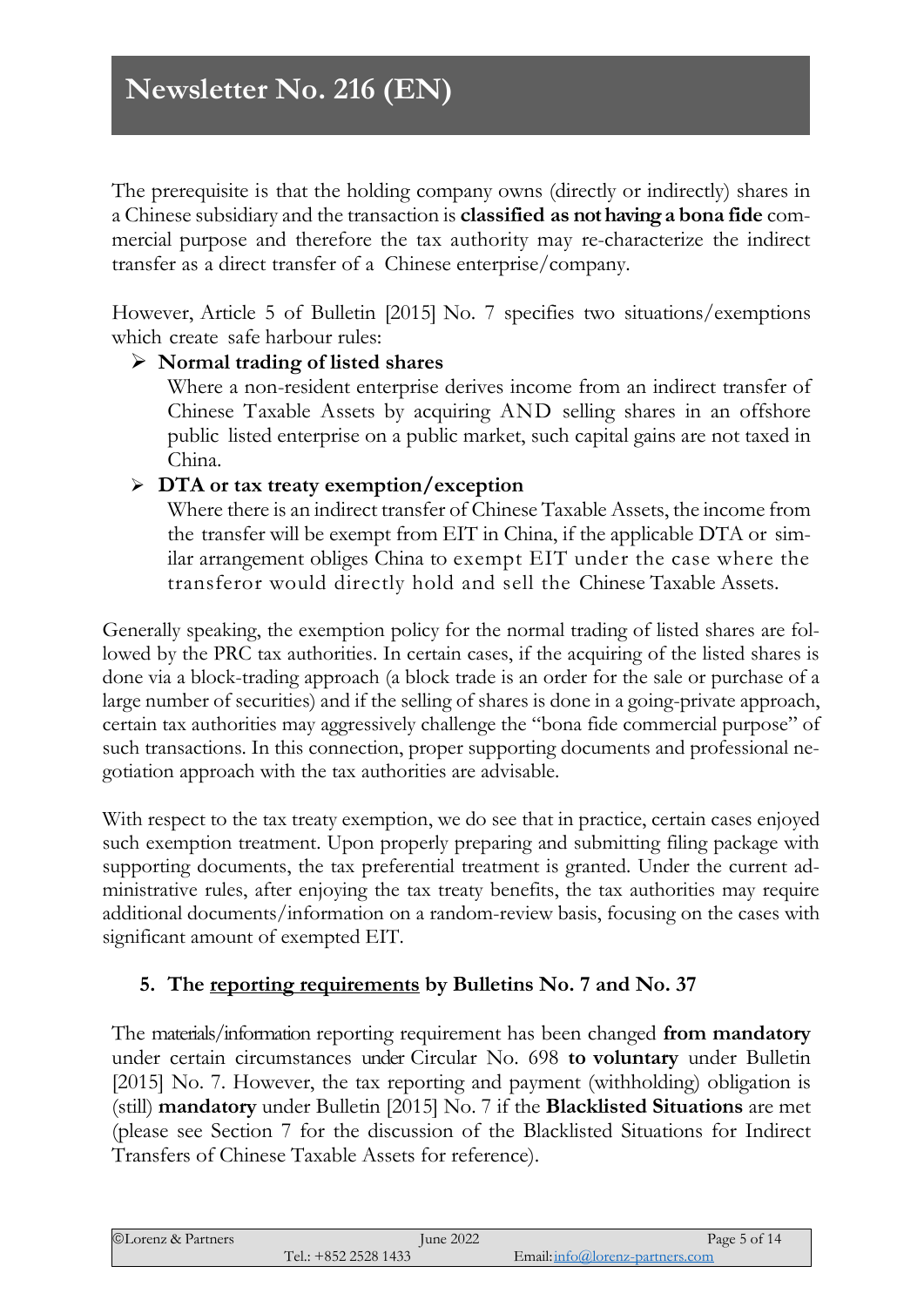Under the old Circular No. 698, transactions had to be reported to the proper tax authorities if the actual tax burden in the country (region) where the overseas (intermediate) holding company being transferred is located is lower than 12.5% or income tax is not levied on its residents' overseas income. Accordingly, within 30 days from the date of signing the equity shares transfer contract, the seller should provide the relevant materials/information to the competent tax authority where the Chinese resident enterprise being indirectly transferred is located.

Bulletin No. 7 generally does not contain an obligation to firstly report an "indirect transfer transaction" by the seller, but requires the buyer to firstly withhold PRC EIT for the seller under the Blacklisted Situations and then pay such withheld EIT to the competent tax authority. On the other hand, if the buyer fails to withhold EIT for the seller under the Blacklisted Situations, the seller needs by itself "to declare and pay the tax to the competent tax authority within 7 days from the date of the occurrence of the tax obligation and meanwhile provide related documents to the tax authority" ("**7-day Self-report-pay-tax Requirement**").

The 7-day Self-report-pay-tax requirement was abolished by Bulletin [2017] No. 37. Bulletin [2017] No. 37 instead provides that if the non-resident enterprise (seller) fails to declare and pay tax, tax authority may order it to pay tax within a time limit, and under the circumstances that such non-resident enterprise obey the order by the tax authority, it will be deemed to have paid the tax on time (thus no penalty and late payment interest will be imposed) ("**Compliance Under the Requirement of Tax Authority**").

With respect to the situations other than the **Blacklisted Situations**, a relevant party has the discretion whether to report a transaction or not, provided that the party believes such transaction is a "qualifying (non-tax) transaction" and therefore is not subject to taxation in China.

Obviously, if no filing is done, there is no guarantee on whether the transaction is secure. Without a China tax authority's formal judgment, a self-assessed "qualifying (non-tax) transaction" might not be safe and the risk for future penalties remains, especially for the buyer (as the withholding agent), while the Compliance Under the Requirement of Tax Authority rule provides a bit more protection for the seller. For such reason, we recommend submitting the necessary documents to the tax authorities. This is of more importance for the buyer.

**The Bulletin 7 extends the reporting parties**. Under Circular No. 698, the reporting obligation was generally only imposed on the transferor (to report information and then may pay tax under certain circumstances)/the Chinese company whose equity shares are directly/indirectly transferred (to report information, under the case that the transfers of equity shares in multiple domestic or overseas holding

| ©Lorenz & Partners | <b>June 2022</b>     | Page 6 of 14                      |
|--------------------|----------------------|-----------------------------------|
|                    | Tel.: $+85225281433$ | Email: $info@lorenz-partners.com$ |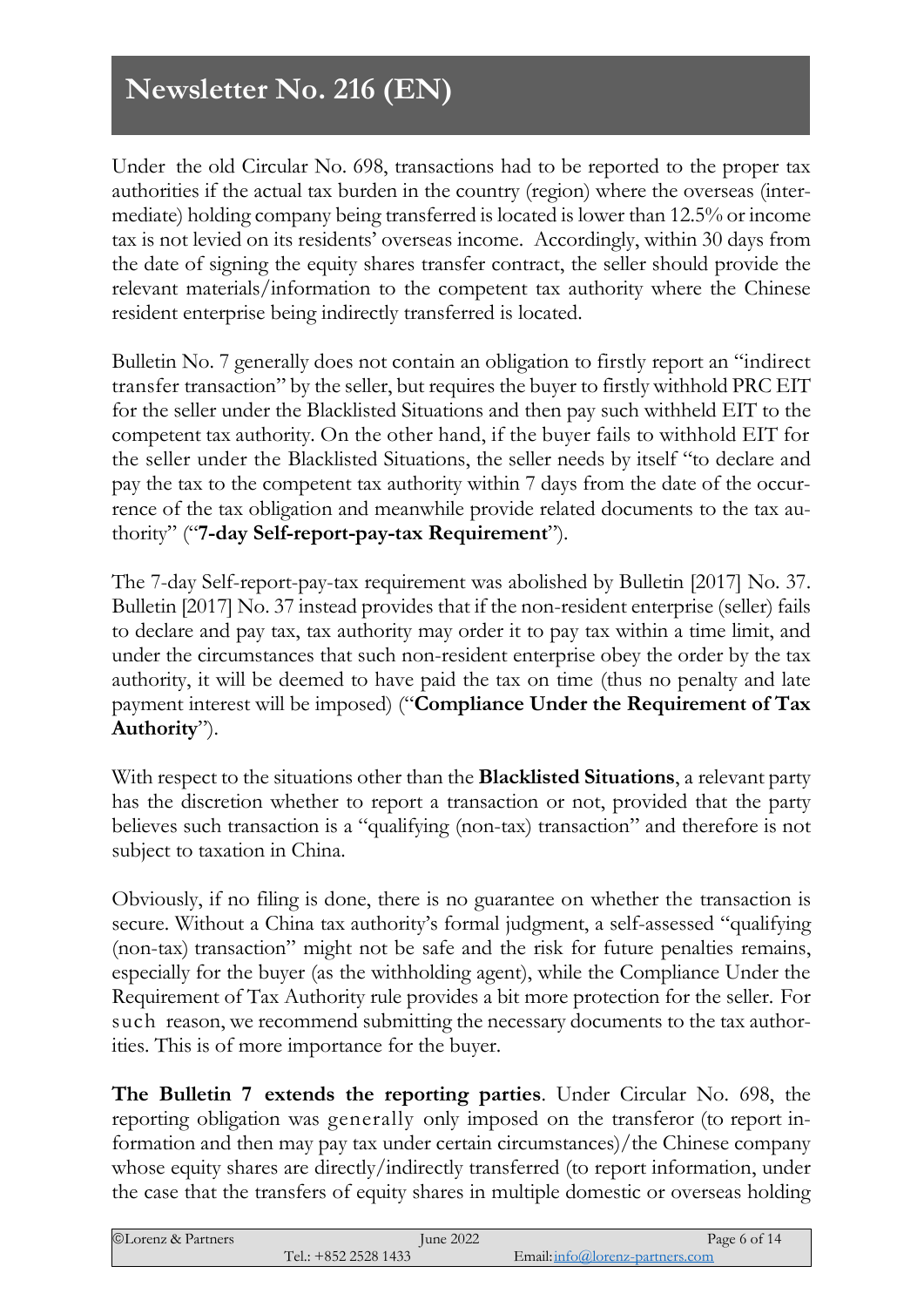companies simultaneously take place). Circular No. 698 did not clearly provide the obligation for the buyer (buyer's obligation may have been provided by other tax regulations). Based on Bulletin [2015] No. 7, a transaction MAY be reported by either party to the transaction or by the Chinese enterprise whose shares are indirectly transferred; on the other hand, if the Chinese tax authorities request it (them), the above mentioned entities SHALL report relevant materials/information to the tax authority. According to Article 10 of the Bulletin [2015] No. 7, the Chinese tax authorities may request information about an indirect transfer from any of the parties involved, or from a planner of a transaction. This affects the duties of legal and tax consultants.

Bulletin [2017] No. 37 provides certain changes to the position of Bulletin 7, to encourage a seller to report and pay tax.

### <span id="page-6-0"></span>**6. Identification of a bona fide commercial purpose for Indirect Transfers of Chinese Taxable Assets**

Bulletin [2015] No. 7 provides a more detailed guidance on how to determine a **bona fide commercial purpose**. The Bulletin lists specific factors that need to be considered and describes blacklisted situations in which a transaction will be deemed to be lacking commercial purpose and therefore becomes taxable.

Article 3 of Bulletin [2015] No. 7 specifies that all arrangements related to an indirect transfer of Chinese taxable assets must be considered to qualify as bona fide transaction and lists the following specific factors:

- $\triangleright$  Whether the equity value of the non-resident holding company being transferred is mainly derived directly or indirectly from Chinese taxable assets;
- ➢ whether the assets of the non-resident holding company being transferred mainly consists directly or indirectly of investments in China;
- $\triangleright$  whether the revenue of the non-resident holding company being transferred is mainly derived directly or indirectly from China;
- ➢ whether the functions performed, and risks assumed by the non-resident holding company being transferred and its subsidiaries that hold Chinese taxable assets can justify the economic substance of the organizational structure;
- $\triangleright$  the duration of the shareholding and duration and changes of the business model;
- $\triangleright$  the duration of the relevant organizational structures of the non-resident holding company and how long it has been in existence;
- ➢ whether **a foreign income tax is to be paid on the income** from the indirect transfer of Chinese taxable assets;

| ©Lorenz & Partners | June 2022            | Page 7 of 14                    |
|--------------------|----------------------|---------------------------------|
|                    | Tel.: $+85225281433$ | Email: info@lorenz-partners.com |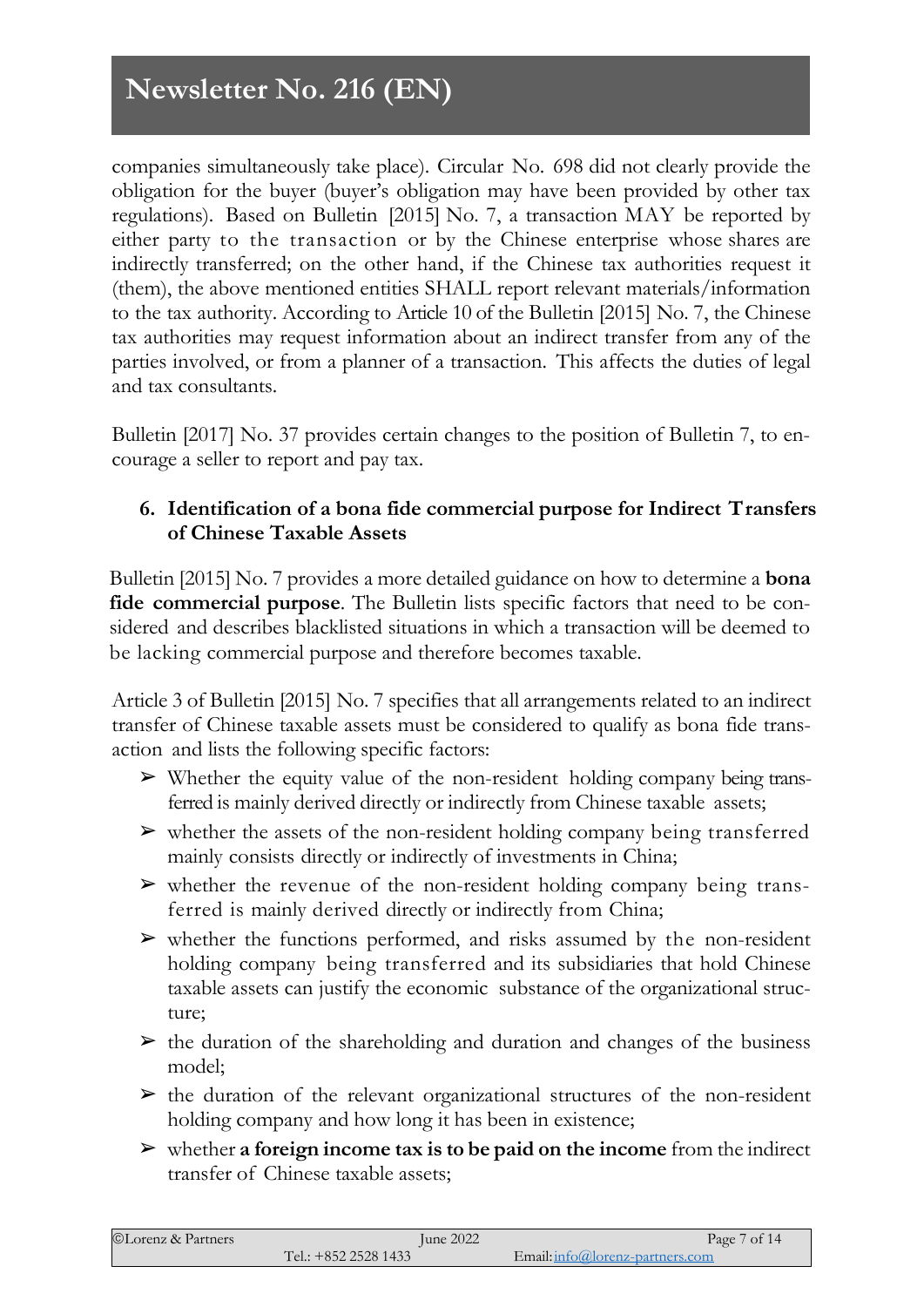- $\triangleright$  whether it would have been possible for the transferor to directly invest in and transfer the Chinese taxable assets rather than indirectly invest and transfer the Chinese taxable assets;
- $\triangleright$  if and how a tax treaty or an arrangement applies to the indirect transfer of the Chinese taxable assets;
- $\triangleright$  other relevant factors, if they are considered necessary by the tax authorities.

# <span id="page-7-0"></span>**7. Blacklisted Situations for Indirect Transfers of Chinese Taxable Assets**

A transaction is blacklisted if the following conditions are simultaneously fulfilled. In this case the transaction will be deemed as lacking a bona fide commercial purpose and therefore be subject to the CGT of 10 % in China.

- $\geq 75\%$  or more of the equity value of the non-resident holding company being transferred is derived directly or indirectly from Chinese taxable assets;
- $\triangleright$  at any time during a one-year period before the indirect transfer of the Chinese taxable assets, 90% or more of the asset value (excluding cash) of the nonresident holding company being transferred (e.g. company registered in Singapore or Hong Kong) is comprised directly or indirectly of investments in China, or 90% or more of its income is derived directly or indirectly from China;
- $\triangleright$  the functions performed, and risks assumed by the non-resident holding company being transferred (and any of its subsidiaries) that directly or indirectly hold the Chinese taxable assets are limited and are insufficient to prove their economic substance;
- $\triangleright$  the foreign tax payable or actual tax paid on the gain derived from the indirect transfer of the Chinese taxable assets is lower than the potential Chinese tax on the direct transfer of such assets.

### <span id="page-7-1"></span>**8. Safe harbour rules for internal reorganizations for Indirect Transfers of Chinese Taxable Assets**

Article 6 of Bulletin [2015] No. 7 provides additional "Safe Harbour Rules" for indirect transfers due to internal reorganizations. An indirect transfer that satisfies the following conditions will be deemed to have a bona fide commercial purpose and not trigger a taxable event.

The transferor and the transferee are qualified in the following situations:

- $\triangleright$  The transferor directly or indirectly owns 80% or more of the shares in the transferee;
- $\triangleright$  the transferee directly or indirectly owns 80% or more of the shares in the transferor;

| ©Lorenz & Partners | June 2022              | Page 8 of 14                    |
|--------------------|------------------------|---------------------------------|
|                    | Tel.: $+852$ 2528 1433 | Email: info@lorenz-partners.com |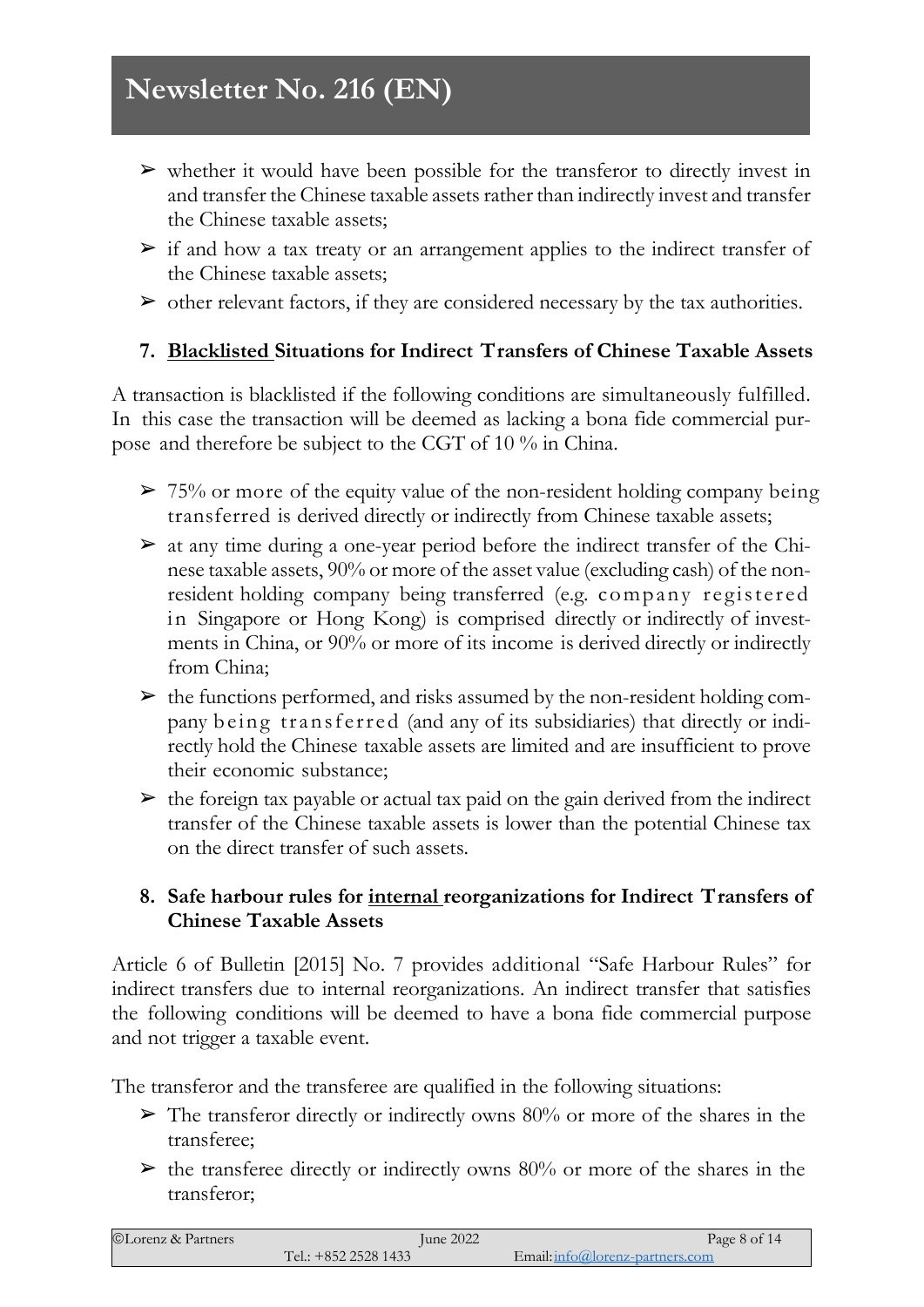$\triangleright$  or 80% or more of the shares of both the transferor and transferee are directly or indirectly owned by the same shareholder.

If more than 50% of the equity value of the non-resident holding company being transferred is derived directly or indirectly from Chinese real estates, the above mentioned holding percentages shall be 100%.

Besides, all the consideration paid by the transferee must originate from its own shares or shares of a related enterprise with which the transferee has a controlling relationship (excluding shares of listed companies). And in the case of an indirect transfer transaction which may occur after the current indirect transfer transaction, if comparing it with an identical or similar indirect transfer transaction under the circumstances that the current indirect transfer transaction would not occur, the PRC income tax burden should not be reduced.

This rule also requires no reduction of future PRC tax interests due to the proposed reorganization

# <span id="page-8-0"></span>**9. Failure to withhold and pay tax**

Bulletin [2015] No. 7 clarifies whether a party of the transaction has a withholding obligation on the payable tax. Say, Bulletin [2015] No. 7 clearly imposes a withholding obligation on the payer ("**the unit or individual that is directly obligated to pay the relevant funds (money) to the transferor in accordance with the relevant laws or the contract is the withholding agent**"), which will be the transferee in most cases. Thus, in general the transferee will be the withholding agent.

Article 8 of Bulletin [2015] No. 7 specifies that as a general rule, if a withholding agent fails to withhold the payable taxes and the transferor also fails to pay, the tax authorities may hold the transferee as the withholding agent liable under the Chinese law. As mentioned in Section 5 of our article, Bulletin [2017] No. 37 provides a "Compliance Under the Requirement of Tax Authority" preferential rule for the seller. However, the buyer is not provided with such a preferential rule.

Bulletin [2017] No. 37 further specifies the following two different situations:

### **(1) The withholding agent fails to withhold the payable taxes**

In accordance with Article 12 of the Bulletin [2017] No. 37, the competent tax authorities shall order the withholding agent to withhold the payable taxes and pursue liabilities of the withholding agent as per the Chinese law. If needed, the tax authorities may pursue the unpaid taxes from the transferor.

| ©Lorenz & Partners | $\mu$ ne 2022          | Page 9 of 14                    |
|--------------------|------------------------|---------------------------------|
|                    | Tel.: $+852$ 2528 1433 | Email: info@lorenz-partners.com |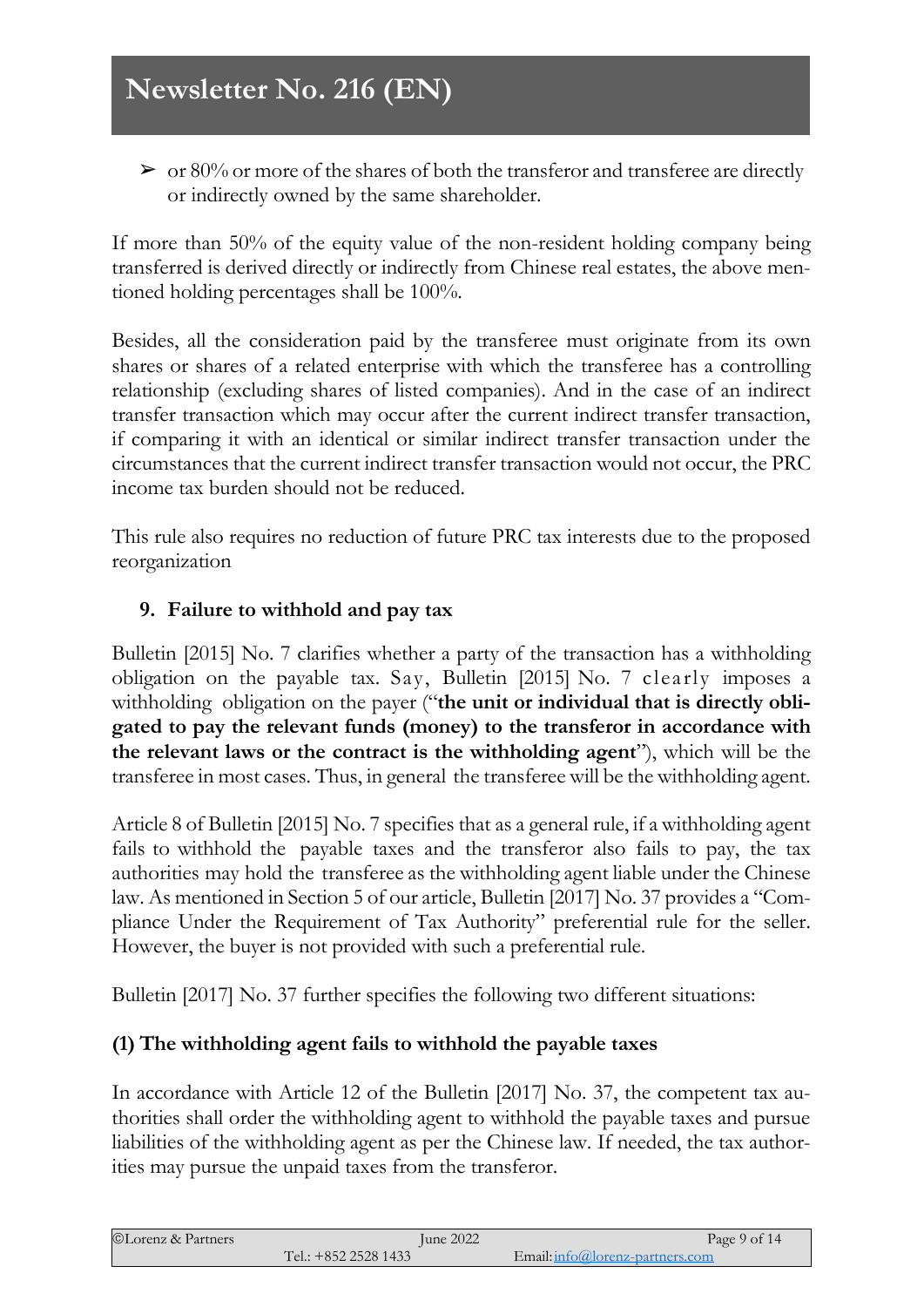However, the above provision fails in providing detailed guidance on its implementation, such as whether the tax authorities can directly pursue payable taxes from the withholding agent or if it should first pursue the transferor. If the transferee has made full payment of the transfer price to the transferor, should the transferee as withholding agent still be liable for such withholding obligation?

Technically speaking, the failing of withholding tax by the buyer may lead to a penalty from 50% to 300% of the underpaid tax. According to Article 69 of the Law of the PRC on the Collection and Administration of Tax (**LCAT**), if a withholding agent should withhold but not withhold the tax, the tax authority shall recover the tax from the taxpayer, and the withholding agent shall be liable for the tax that should be withheld but not withheld with a penalty from 50% to 300% of the underpaid tax.

According to Article 8 of Bulletin [2015] No. 7, the liabilities of the withholding agent may be reduced or waived if it completes document filing as per Article 9 of Bulletin [2015] No. 7 within 30 days after the transfer agreement has been signed.

The risk of facing such liabilities should motivate the transferee in a transaction to report the transaction or at least to negotiate with the transferor on how to protect itself against such a risk.

# **(2)The withholding agent has withheld the payable taxes, but has failed to pay the same to the tax authorities**

Article 14 of the Bulletin [2017] No. 37 specifies that in any of the following circumstances, the withholding agent shall be deemed as having withheld but not paid the tax ("**WBNP" Rule**):

- $\triangleright$  Where the withholding agent has clearly told the payee that the tax due has been withheld;
- $\triangleright$  Where the withholding tax due has been listed separately in the financial and accounting books;
- $\triangleright$  Where it has separately deducted the tax in its tax returns or has started to separately amortize and deduct the deductible tax;
- $\triangleright$  Other evidence that the tax has been withheld.

In such case, as per Article 68 of the LCAT, the competent tax authorities shall pursue the withholding agent for taxes and penalties (a fine of more than 50% and less than 500% can be imposed, under certain circumstances). This implies that the transferor shall be released from liabilities under the above mentioned scenarios. However, please note that since Bulletin [2017] No. 37 governs a comprehensive range of items which attract withholding tax, such as direct transfer of shares, indirect transfer of shares,

| ©Lorenz & Partners | June 2022            | Page $10$ of $14$                  |
|--------------------|----------------------|------------------------------------|
|                    | Tel.: $+85225281433$ | $E$ mail: info@lorenz-partners.com |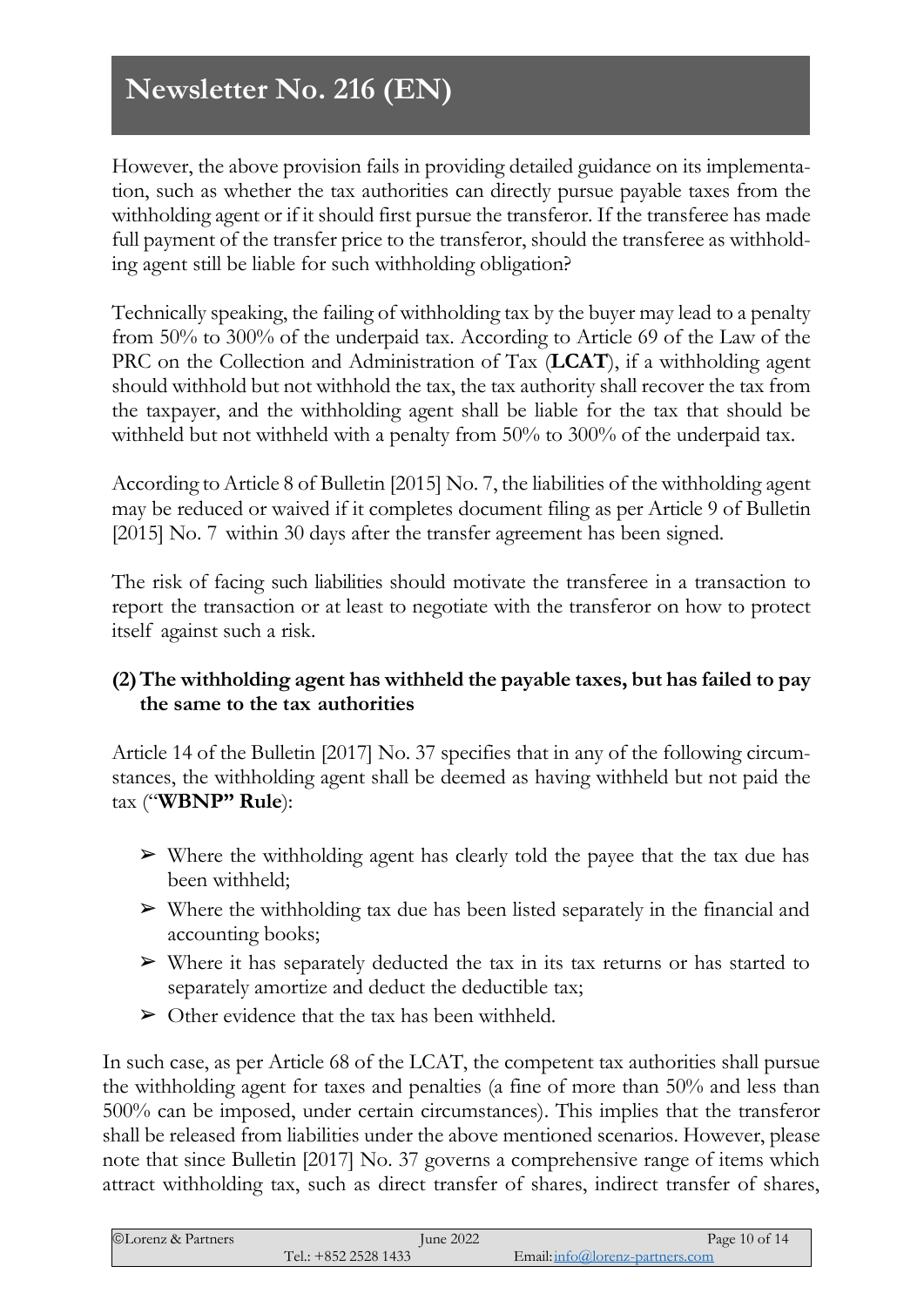payment of dividends, loan interests, rents, royalties and etc., the possibility of being protected by the WBNP Rule for the transferor needs further analysis under specific situations.

In addition, according to Article 32 of the LCAT, if the withholding agent fails to pay the tax within the prescribed time limit, a late payment interest of daily 0.05% of the overdue tax will be imposed from the date of the overdue tax payment.

In comparison, as mentioned in Section 5 of our article. Bulletin [2017] No. 37 provides a bit more protection for the seller under the Compliance Under the Requirement of Tax Authority rule. This means, the seller has a chance to pay no penalty and no late payment interest under certain circumstance, while the buyer (as the withholding agent) only has a chance to be reduced or waived penalty if it completes document filing within 30 days of signing the transfer document.

# <span id="page-10-0"></span>**10.Chinese court case on the topic "Offshore Merger by Absorption" (Shandong Case) involving "direct transfer of equity shares in a Chinese company" and our observation**

In December 2015, a Chinese district court ruled that an offshore upstream merger which was carried out by two Italian companies was disqualified from receiving the tax-free treatment under Circular No. 59 (issued by the SAT on 30 April 2009).

An Italian parent company passed a resolution to merge with its wholly owned Italian subsidiary. As a result of the merger, the Italian parent company as the surviving company acquired all the Italian subsidiary's assets and debts including the 33% shares in a Chinese resident company. The Italian subsidiary was deregistered after the merger. Afterwards, the Chinese tax bureau issued a notice to the Italian parent company, which stated that the merger had resulted in a taxable Chinese share transfer. Thus, the tax bureau taxed the internal restructuring with a CGT of 10% with regard to the 33% shares in the Chinese resident company.

However, the Italian parent company thought that the merger had satisfied the conditions for the tax-free treatment in Article 5 of Circular No. 59 and therefore should not trigger EIT liability in China.

After requesting a revocation at the tax authorities, the Italian parent company brought the case to court. The tax authorities declined the request with the argument that the transfer did not meet the additional conditions in Article 7 of Circular No. 59 limits qualifying cross-border share or asset acquisitions to the following three scenarios:

➢ A transfer of the shares of a Chinese company by a non-resident company to its wholly owned non-resident subsidiary (foreign-to-foreign reorganization),

| ©Lorenz & Partners | June 2022              | Page 11 of 14                   |
|--------------------|------------------------|---------------------------------|
|                    | Tel.: $+852$ 2528 1433 | Email: info@lorenz-partners.com |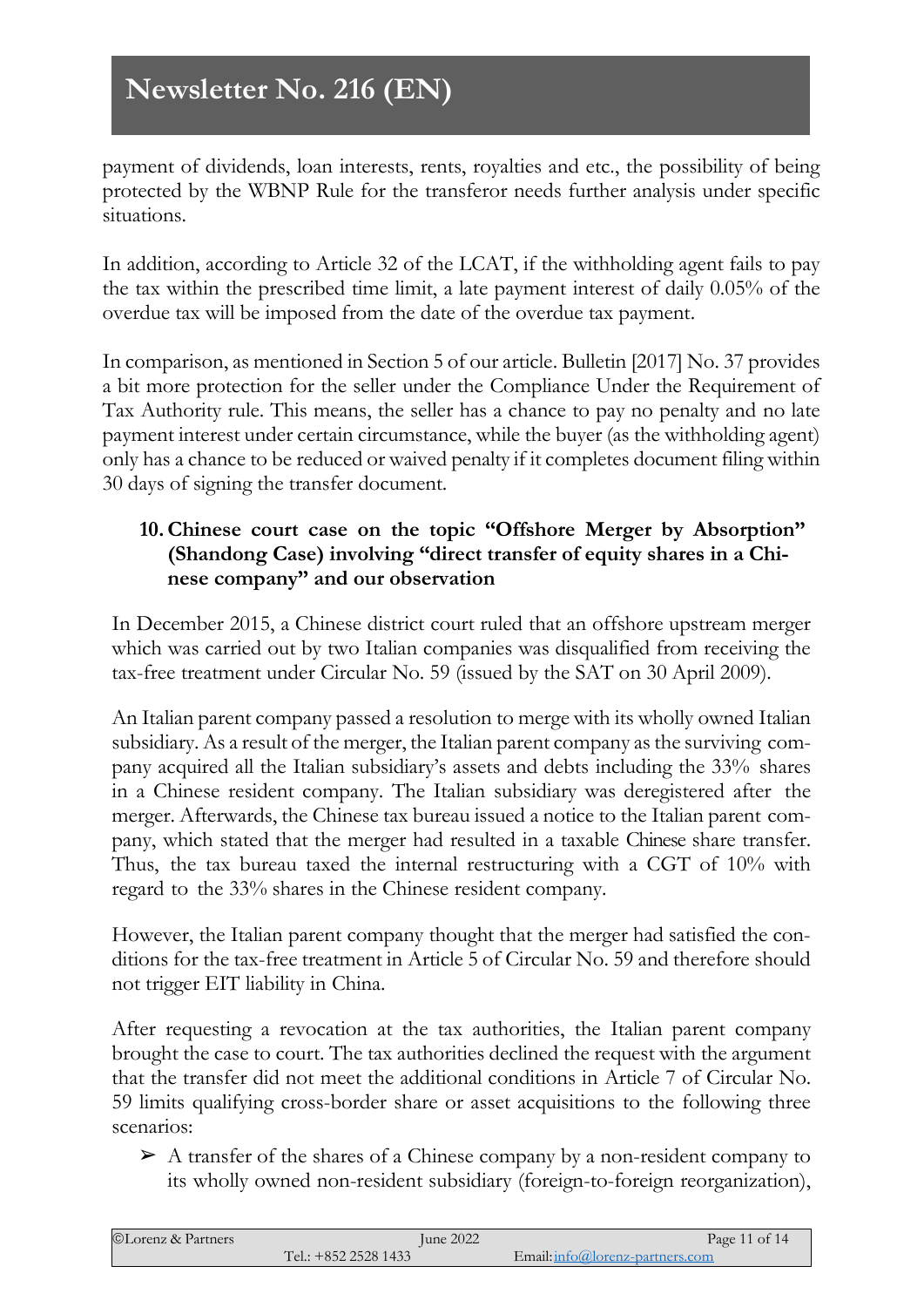where the transferor holds the shares of the subsidiary for a minimum of a three-year period after the transfer;

- $\triangleright$  or a transfer of the shares of a Chinese company by a non-resident company to its wholly owned Chinese subsidiary;
- $\triangleright$  or a transfer of the assets of a Chinese company to its wholly owned nonresident subsidiary.

### **The court held that it was proper for the tax bureau to characterize the restructuring as a share transfer based on the following reasons:**

- $\triangleright$  The merger led directly to a change of ownership of more than 33% of the shares in the target company and Bulletin No. 72 (published on 12 December 2013) states that a transfer of shares following an offshore merger means a transfer of shares by a non-resident company.
- $\triangleright$  for a qualification of a tax-free treatment, Article 7 of Circular No. 59 requires for a cross-border share that the transferor holds 100% of the shares in the offshore transferee. Whereas in this case (Shandong Case), it was the other way around. The transferee was holding 100% shares in the transferor. Therefore, the court held that the offshore merger was disqualified from receiving the tax-free treatment.

In August 2016, the court of second instance dismissed the appeal of the Italian company and the original judgment was upheld.

This case has been actively discussed among tax professionals in China. To our opinion, given the nature of a merger and the specific holding structure patterns, it seems that the condition that requires the transferor hold 100% of the shares in the offshore transferee should not apply to a Merger or a Demerger. This term under Circular No. 59 originally applies to the cases of Equity Acquisition and Assets Acquisition, while Circular No. 59 regards Merger and Demerger as separate transaction patterns besides the Equity Acquisition and Assets Acquisition.

Bulletin No. 72 provides that Article 7 of Circular No. 59 also applies to Merger and Demerger. This is originally to provide fair tax treatment for the cross-border reorganization including Merger and Demerger.

Since the commonly occurred types of cross-border reorganizations in the market in 2009 (i.e., the year during which Circular No. 59 was issued) were quite limited, the cross-border Merger and Demerger was not fully considered under Circular No. 59.

Accordingly, a Demerger is in nature impossible to satisfy the condition that the transferor holds 100% of the shares in the offshore transferee as prescribed in Article 7 of

| ©Lorenz & Partners | June 2022            | Page 12 of 14                     |
|--------------------|----------------------|-----------------------------------|
|                    | Tel.: $+85225281433$ | Email: $info@lorenz-partners.com$ |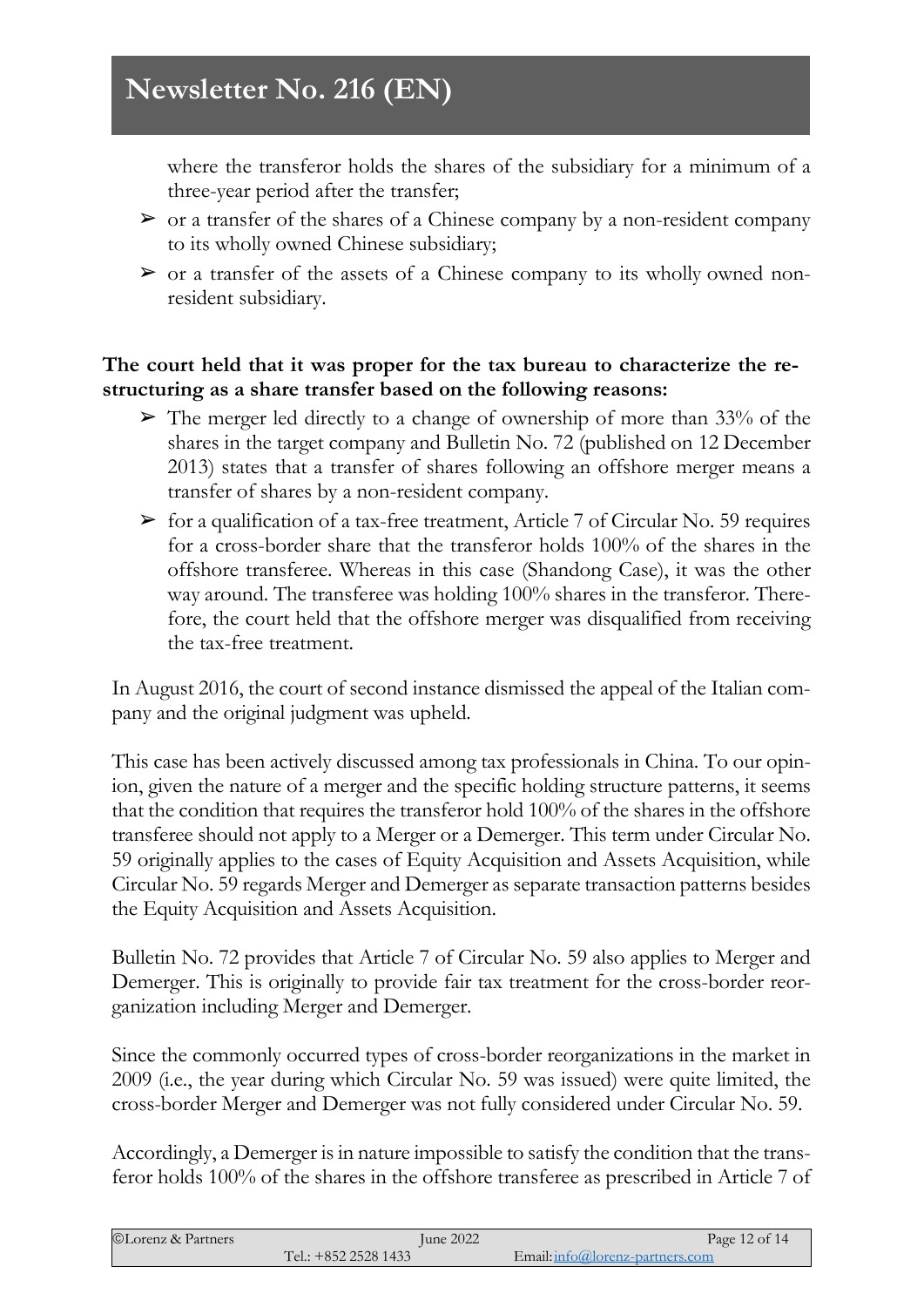Circular 59. Under a normal case, before the Demerger, there is not an existing transferee to take over the being transferred Chinse subsidiary. As a result of a Demerger, 2 offshore sister entities are under common control of their parent company, thus, one sister company is impossible to be another sister company's 100% shareholder. In this connection, if Bulletin No. 72 is serious about allowing applying "special tax treatment" (tax free) to a Demerger, then the condition of "transferor holds 100% of the shares in the transferee" shall be explained not apply to a Demerger. Otherwise, there may be not a single cross-border Demerger ever being able to enjoy the special tax treatment, and thus this will be clearly in conflict with the intention of Bulletin No. 72. Similarly, the above mentioned condition under Article 7 of Circular No. 59 shall not apply to a Merger as well. There is no meaning from tax aspects to allow an offshore subsidiary to absorb its offshore parent which holds a Chinese entity but not allow an offshore parent company to absorb its offshore subsidiary which holds a Chinese company.

It remains to be seen how the jurisprudence and practice will develop regarding to this topic. Obviously, professional discussions and suggestions may have positive impacts on the attitude of tax authorities and courts of laws toward specific tax topics. We do see certain interactions between the government and the tax professionals these years in China.

#### <span id="page-12-0"></span>**11. Summary**

 $\triangleright$  In practice, for the indirect transfer of Chinese assets, there are opportunities and successful cases which enjoy the safe harbour rule treatment.

 $\triangleright$  To enjoy the preferential treatment, proper supporting documents are required. Technically speaking, tax planning may also be practical under certain circumstances.

➢ With respect to the cross-border demerger and merger due to internal reorganization, there may be arguable rooms with the tax authorities to enjoy the tax free treatment. However, the practice of handling tax matters varies quite a lot between different cities in China.

 $\triangleright$  To negotiate the tax disputes with the tax authorities in China, we see quite a few cases were handled not by tax professionals.

➢ Tax reporting and withholding terms need to be properly provided in the transaction documents.

| ©Lorenz & Partners | June 2022              | Page 13 of 14                   |
|--------------------|------------------------|---------------------------------|
|                    | Tel.: $+852$ 2528 1433 | Email: info@lorenz-partners.com |